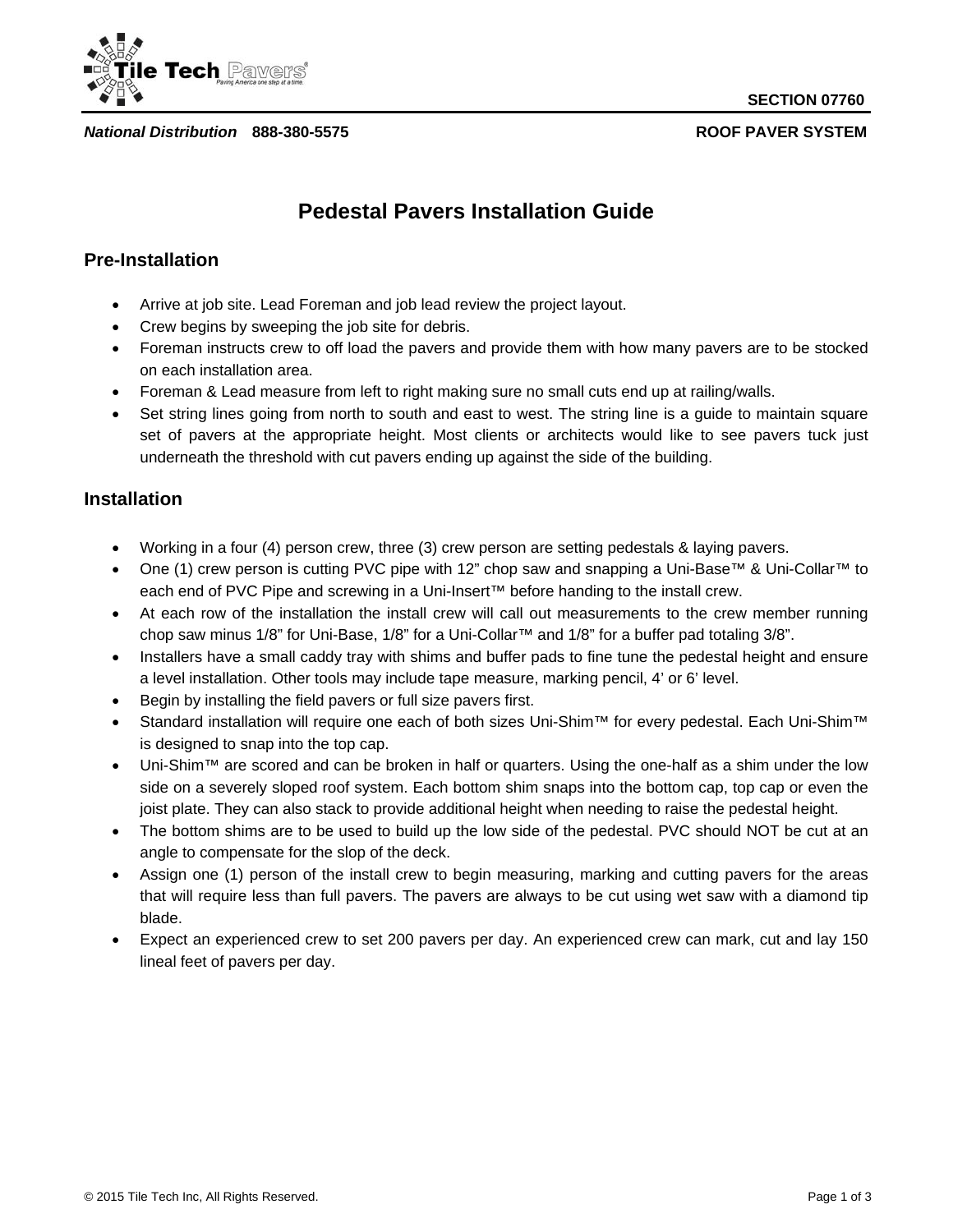

### *National Distribution* **888-380-5575 ROOF PAVER SYSTEM**

### **Hints & Details**

- Each top shim is designed to snap in to the top cap. Each bottom shim snaps into the bottom cap, they can stack to provide additional height.
- Bottom shims are scored and can be broken in half using the one-half as a shim under the low side on a severely sloped roof system. You are only building up the low side with this application.
- In a triangle or non-90 degree corner you can use a bottom cap in place of the top cap. You are getting the same elevation (1/8") but do not have to fool with the tabs on the top cap. Two bottom caps work well if you need to support the center of a large paver. It gives you a flat top in this application.
- Do you have less than a two-inch clearance at a threshold? Start that row out using either a top cap on a buffer pad (5/8" profile) or if even less is needed you can start that row with a joist plate on the buffer pad (1/4" profile).
- Always spec a buffer pad on a waterproof membrane. It prevents the ABS bottom cap from ever creating a wear spot on the membrane. This is your insurance policy against a call back years down road.
- The installation crews normally work in four man teams. One keeps the pavers supplied to the installation site. One runs the chop saw and does the entire PVC cutting. PVC is usually cut for each new row as needed. You count how many intersections will need pedestals, measure in a couple of locations to get the height right and call out to the cutter how many at what length are needed. Two paver installers are setting and leveling.
- Pedestal orders are normally calculated with up to a 5% override. This gives the installer enough parts to cover for unexpected corners, planter boxes that never show up on the drawing, bump outs that are created by framers who needed a little room for a drain chase and so on. Overnight shipping and lost installation time is much more costly in the long run.
- As a rule we spec top and bottom cap, buffer pad and one 1/8" and one 1/16" top shim for every pedestal. We use 1/8" bottom shims on about  $1/5<sup>th</sup>$  of the pedestals and then no more than half that amount of 1/16" bottom shims.